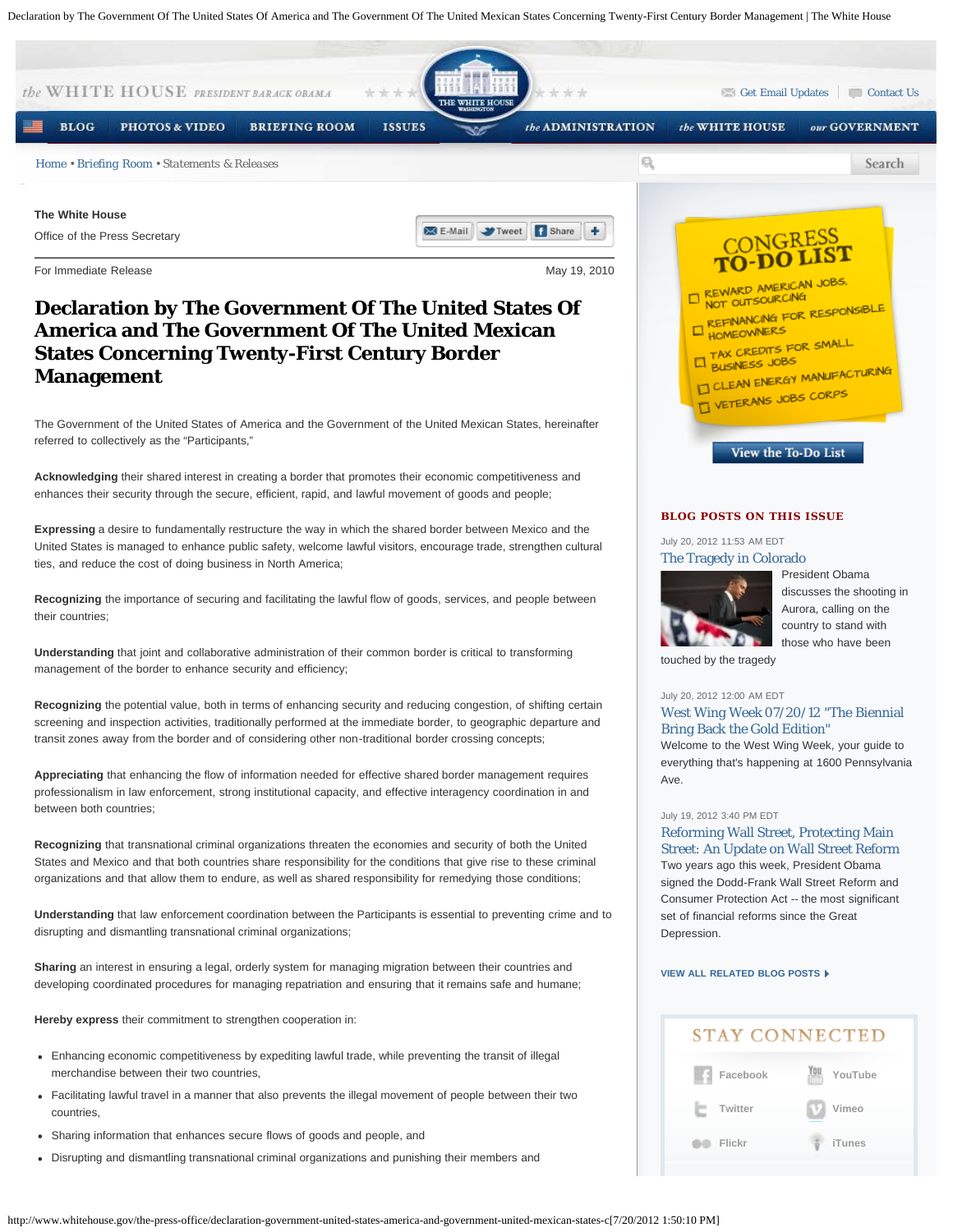Declaration by The Government Of The United States Of America and The Government Of The United Mexican States Concerning Twenty-First Century Border Management | The White House

| supporters.                                                                                                                                                                                                                                                                                                                                                                                                                                                                                                                                                                                                                                                                                                                                                                                                                                                                                                                                                                          | Google+ | LinkedIn |
|--------------------------------------------------------------------------------------------------------------------------------------------------------------------------------------------------------------------------------------------------------------------------------------------------------------------------------------------------------------------------------------------------------------------------------------------------------------------------------------------------------------------------------------------------------------------------------------------------------------------------------------------------------------------------------------------------------------------------------------------------------------------------------------------------------------------------------------------------------------------------------------------------------------------------------------------------------------------------------------|---------|----------|
| <b>I. AREAS OF COLLABORATION</b>                                                                                                                                                                                                                                                                                                                                                                                                                                                                                                                                                                                                                                                                                                                                                                                                                                                                                                                                                     |         |          |
| In light of these mutual understandings, the Participants expect to work in a collaborative and coordinated fashion<br>across a wide-range of border-related activities, including:                                                                                                                                                                                                                                                                                                                                                                                                                                                                                                                                                                                                                                                                                                                                                                                                  |         |          |
| • Programs focused on reducing congestion and delays in cross-border traffic entering both Mexico and the<br>United States, building a foundation for efficient border and expanded economic growth, improving<br>community safety and quality of life, and reducing unhealthy emissions from idling vehicles;                                                                                                                                                                                                                                                                                                                                                                                                                                                                                                                                                                                                                                                                       |         |          |
| The creation, expansion, or mutual recognition of "trusted shipper" programs such as FAST and C-TPAT<br>and "trusted traveler" programs such as SENTRI and Global Entry, allowing enforcement authorities to<br>concentrate their efforts where they are most needed to stop illicit border flows;                                                                                                                                                                                                                                                                                                                                                                                                                                                                                                                                                                                                                                                                                   |         |          |
| • Pre-screening, pre-clearance, and pre-inspection of people, goods, and products, particularly where such<br>activities increase the Participants' abilities to intercept dangerous individuals, hazardous goods, and<br>contraband before they cause harm and to alleviate congestion at ports of entry;                                                                                                                                                                                                                                                                                                                                                                                                                                                                                                                                                                                                                                                                           |         |          |
| • The enhancement of the repatriation processes through the exchange of information and close bilateral<br>cooperation, with special attention to vulnerable people such as unaccompanied minors, pregnant women,<br>and the sick and elderly.                                                                                                                                                                                                                                                                                                                                                                                                                                                                                                                                                                                                                                                                                                                                       |         |          |
| • The improvement of bilateral mechanisms to share information related to aviation security and border<br>security.                                                                                                                                                                                                                                                                                                                                                                                                                                                                                                                                                                                                                                                                                                                                                                                                                                                                  |         |          |
| • The development of complementary risk management strategies aimed at separating high-risk and low-risk<br>shipments, as well as high-risk and low-risk individuals, including specific procedures for repatriation of<br>individuals with criminal records;                                                                                                                                                                                                                                                                                                                                                                                                                                                                                                                                                                                                                                                                                                                        |         |          |
| The standardized collection and single entry of trade data, so that importers and exporters are asked for a<br>given piece of information only once, reducing the administrative burden of compliance and therefore the<br>cost of trade;                                                                                                                                                                                                                                                                                                                                                                                                                                                                                                                                                                                                                                                                                                                                            |         |          |
| Improved bi-national coordination in planning, financing, permitting, designing, building, and operating ports<br>of entry, as well as optimal staffing of ports of entry;                                                                                                                                                                                                                                                                                                                                                                                                                                                                                                                                                                                                                                                                                                                                                                                                           |         |          |
| Promotion of a closer partnership with the private sector, the trade community, and international partners to<br>secure supply chains;                                                                                                                                                                                                                                                                                                                                                                                                                                                                                                                                                                                                                                                                                                                                                                                                                                               |         |          |
| Development of shared priorities for public investments in ports of entry along the border, planned in<br>coordination with the infrastructure feeding into them, as well as funding mechanisms for such projects,<br>including private sector participation;                                                                                                                                                                                                                                                                                                                                                                                                                                                                                                                                                                                                                                                                                                                        |         |          |
| Joint assessments of threats, development of a common understanding of the operating environment, and<br>joint identification of geographic areas of focus for law enforcement operations;                                                                                                                                                                                                                                                                                                                                                                                                                                                                                                                                                                                                                                                                                                                                                                                           |         |          |
| • Augmentation of their collection, analysis, and sharing of information from interdictions, investigations, and<br>prosecutions to disrupt "criminal flows" and enhance public safety; and                                                                                                                                                                                                                                                                                                                                                                                                                                                                                                                                                                                                                                                                                                                                                                                          |         |          |
| • Bringing together border communities and relevant stakeholders as partners in efforts to, protect public<br>safety by integrating law enforcement efforts with other government functions including social assistance,<br>community outreach, and responsiveness to citizen concerns.                                                                                                                                                                                                                                                                                                                                                                                                                                                                                                                                                                                                                                                                                              |         |          |
| <b>II. IMPLEMENTATION AND OVERSIGHT</b>                                                                                                                                                                                                                                                                                                                                                                                                                                                                                                                                                                                                                                                                                                                                                                                                                                                                                                                                              |         |          |
| To coordinate and facilitate work aimed at furthering the goals noted in this Declaration, the Participants intend to<br>establish a Twenty-First Century Border Bilateral Executive Steering Committee (ESC) composed of<br>representatives from the appropriate federal government departments and offices. For the United States, this<br>includes representatives from the Departments of State, Homeland Security, Justice, Transportation, Agriculture,<br>Commerce, Interior, Defense, and the Office of the United State Trade Representative, and for Mexico includes<br>representatives from the Secretariats of Foreign Relations, Interior, Finance and Public Credit, Economy, Public<br>Security, Communications and Transportation, Agriculture, and the Office of the Attorney General of the Republic.<br>Each Participant should integrate its own section of the ESC section into the relevant interagency processes to<br>achieve better bilateral coordination. |         |          |
| It is expected that the inaugural meeting of the ESC, to be convened no later than August 19, 2010, will develop a<br>mutually accepted action plan to realize the goals of this Declaration and identify working groups, drawing, where<br>appropriate, upon existing bilateral, border-related groups, to implement the action plan.                                                                                                                                                                                                                                                                                                                                                                                                                                                                                                                                                                                                                                               |         |          |
| <b>III. GENERAL PRINCIPLES</b>                                                                                                                                                                                                                                                                                                                                                                                                                                                                                                                                                                                                                                                                                                                                                                                                                                                                                                                                                       |         |          |
| This Declaration represents an understanding between the Participants and does not constitute a legally binding<br>agreement. The Participants understand that activities in support of the goals mentioned in this Declaration are to                                                                                                                                                                                                                                                                                                                                                                                                                                                                                                                                                                                                                                                                                                                                               |         |          |